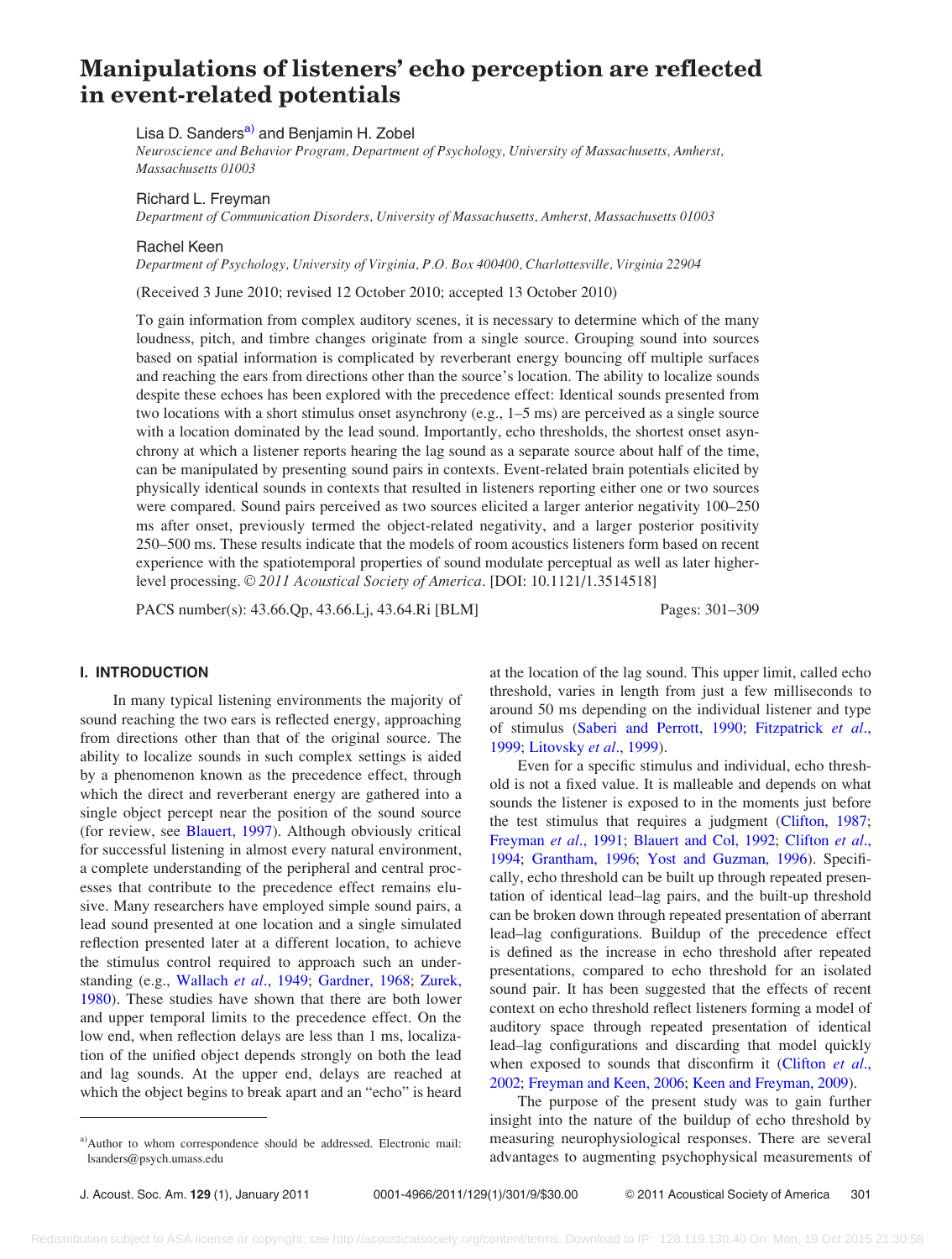the buildup of echo threshold with physiological ones. First, objective evidence that repeated presentation of an identical lead–lag pair changes a perceptual threshold would provide important confirmation of the conclusions drawn from more subjective measurements. Second, physiological measurements could provide information about the levels of cortical processing that are involved in the buildup phenomenon. Specifically, effects of recent auditory experience on evoked potentials in the first 250 ms after sound onset can be interpreted as modulation of perception, whereas differences in later portions of the waveforms more likely reflect higherlevel processing. Finally, although attention was not manipulated in the current study, neurophysiological measures would ultimately make it possible to answer questions that cannot be addressed with behavioral responses alone, including whether attention is necessary for the buildup of echo threshold to occur.

Several previous studies have addressed the physiological underpinnings of the precedence effect in humans. An initial study that involved recording auditory brainstem responses (ABRs) and event-related potentials (ERPs) showed that the earliest potential affected by the presence of a preceding sound peaked around 40 ms after onset in the middle latency range [\(Liebenthal and Pratt, 1999\)](#page-8-0). This positive peak (Pa) was reduced in amplitude when a sound was presented as a simulated reflection rather than in isolation. A second study reported psychophysical, ABR, and ERP measurements and concluded that the earliest evidence of the precedence effect in the ERP waveforms was the mismatch negativity (MMN) which peaked around 150 ms after the onset of the lag sound ([Damaschke](#page-8-0) et al., 2005). However, neither of these studies recorded participant responses during or under precisely the same conditions as electrophysiological measurements. Since the relationship between stimulus onset asynchrony (SOA) (i.e., the delay between the onsets of the lead and lag sounds) and a listener reporting hearing the lag sound as a separate source varies widely among individuals and, as reviewed above, depends on the immediately preceding auditory context, it is difficult to make direct connections between perception and the underlying neurosensory processing without recording behavioral and electrophysiological responses on the same trials.

By measuring behavior and ERPs on the same trials from the same participants, Sanders et al[. \(2008\)](#page-8-0) showed that physically identical click pairs presented near the individual's echo threshold elicited a larger negativity 100– 250 ms over anterior and medial regions on trials when listeners reported hearing compared to not hearing the lag sound as a separate source. Unlike previous precedence effect studies, this negativity was unrelated to the frequency with which participants reported hearing an echo and so could not be interpreted as an MMN. Instead, the difference in ERPs when listeners heard two compared to one sound source was interpreted as an object-related negativity (ORN), an effect that has primarily been explored in the domain of pitch perception. Specifically, mistuning a single frequency in a harmonic complex to the extent that listeners report hearing two simultaneously presented distinct pitches (one based on the fundamental frequency of the complex and one on the frequency of the mistuned harmonic), elicited a larger negativity 100–250 ms over anterior and medial regions (Alain et al[., 2001;](#page-8-0) Dyson et al[., 2005](#page-8-0)). The ORN has also been reported in studies that induced two-sound perception through the use of dichotic pitch stimuli ([Johnson](#page-8-0) et al[., 2003;](#page-8-0) [Hautus and Johnson, 2005](#page-8-0); Chait et al[., 2006\)](#page-8-0). Further, when the amount of harmonic mistuning was not enough to result in perception of two distinct pitches, presenting the mistuned harmonic from a different location elicited the ORN [\(McDonald and Alain, 2005](#page-8-0)). The link between the ORN and reported perception of two compared to one sound source in the precedence effect ([Sanders](#page-8-0) et al., [2008](#page-8-0)) provides a tool for indexing the buildup of echo threshold. Specifically, when a test lead–lag sound pair follows a repeated train of identical sounds with the same SOA and locations (i.e., a buildup train), fewer echoes should be reported and the ORN should be reduced in amplitude.

However, there are methodological hurdles that must be overcome to use the ORN to investigate buildup of echo threshold. If ERPs elicited by test clicks on trials that do and do not include a buildup train are compared directly, echo perception will be confounded with recovery cycle effects. Sounds recently preceded by other similar sounds elicit smaller amplitude auditory evoked potentials ([Bess and](#page-8-0) [Ruhm, 1972;](#page-8-0) [Erwin and Buchwald, 1986](#page-8-0); Budd et al[., 1998;](#page-8-0) Coch et al[., 2005](#page-8-0)) such that buildup trains would result in both fewer trials on which listeners report hearing the lag sound as a separate source and more refractory ERPs. One solution to this problem is to include a train of clicks on every trial. When the lead–lag configurations of the train and test clicks match, echo threshold will be built up; a switch in the lead and lag locations between the train and the test sounds effectively negates the buildup [\(Clifton and Freyman,](#page-8-0) [1989;](#page-8-0) [Clifton](#page-8-0) et al., 1994; [Yost and Guzman, 1996](#page-8-0); [Litovsky](#page-8-0) et al[., 1999\)](#page-8-0). Unfortunately, the lead–lag location reversal would be expected to elicit an MMN as a result of the sudden change in the stimulus (Sams et al[., 1984](#page-8-0); [Paavilainen](#page-8-0) et al[., 1989](#page-8-0); [Pekkonen](#page-8-0) et al., 1995; Picton et al[., 2000;](#page-8-0) Näätänen et al., 2004). The differences in ERPs could be attributed either to the number of perceived sound sources or to the new location of the lead sound.

To study the buildup of the precedence effect with physiological measures, it is important to measure behavioral and electrophysiological responses in the same participants on the same trials, and to avoid confounds with both the recovery cycle and the MMN. Two earlier studies that addressed the topic met some, but not all, of these conditions [\(Dimitrijevic and Stapells, 2006](#page-8-0); Spierer et al[., 2009\)](#page-8-0). Unambiguous interpretation of ERP results requires that both the test sounds and the immediately preceding sounds be identical on trials when the listener does and does not report hearing the lag sound as a separate source. But how can the number of sound sources listeners perceive be manipulated for physically identical trains and test stimuli? One solution is to exploit the fact that echo threshold can actually be lowered below that for isolated lead–lag pairs by presenting sounds from only one side (single-source) prior to the test pair [\(Freyman](#page-8-0) et al., 1991; [Keen and Freyman,](#page-8-0) [2009\)](#page-8-0). In buildup trains, each repetition raises echo threshold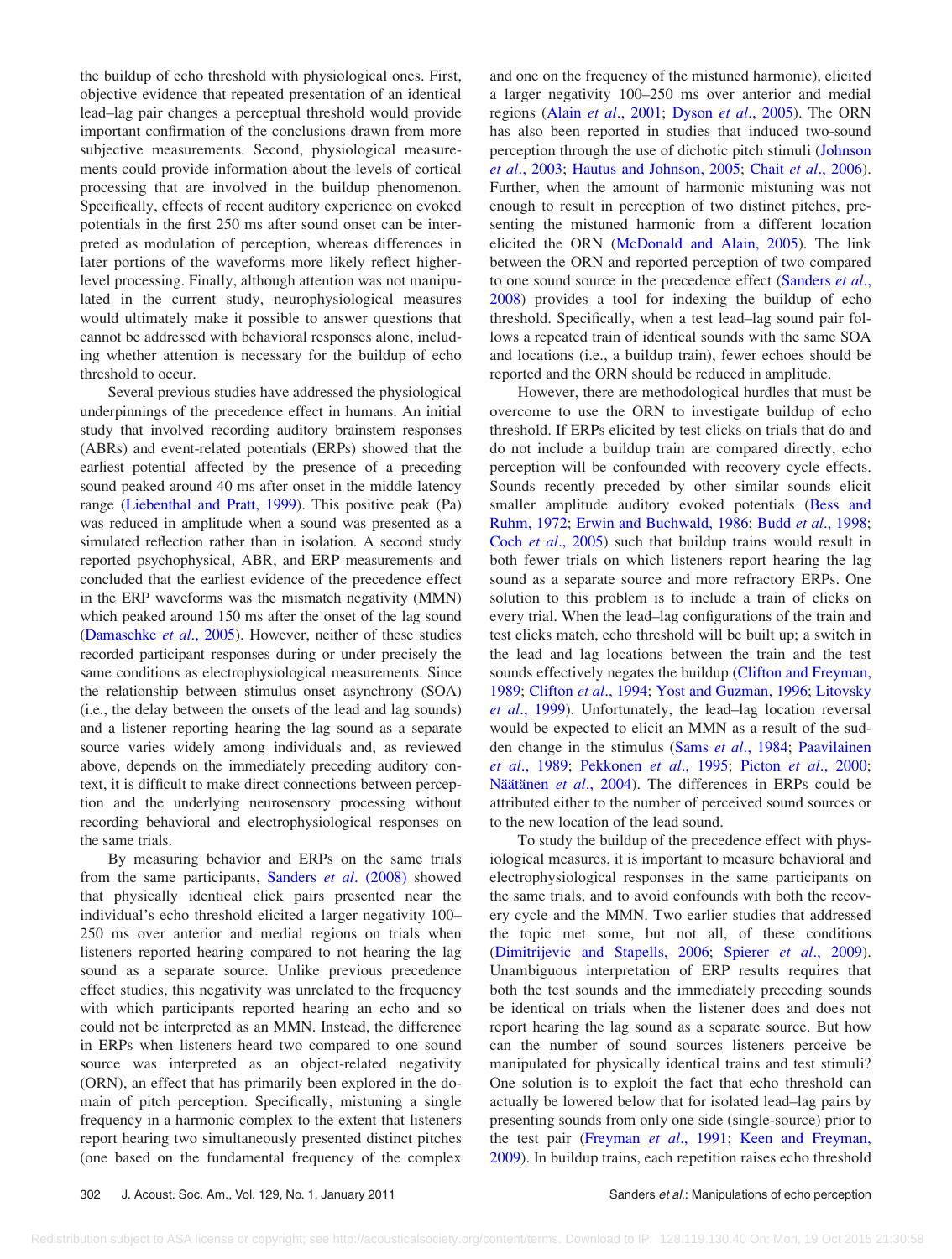<span id="page-2-0"></span>by a small amount until it reaches asymptote after about nine presentations [\(Freyman](#page-8-0) et al., 1991). If echo threshold is first lowered by presenting single-source sounds, a subsequent buildup train may not raise echo threshold to the same level as that buildup train alone. To give a specific example, an individual might have an echo threshold of 8 ms for isolated click pairs, which increases to 12 ms when that pair is preceded by a buildup train, and which decreases to 5 ms when that pair is immediately preceded by single-source clicks. If those two trains are combined for the same individual, echo threshold might first be lowered to 5 ms such that the 4-ms increase induced by the buildup train results in a final echo threshold of only 9 ms. This manipulation might result in listeners reporting a single sound source for a particular lead– lag onset asynchrony after a buildup train, but reporting two sources when the buildup to this critical test pair has been preceded by a single-source train. Data reported by [Keen](#page-8-0) [and Freyman \(2009\)](#page-8-0) are consistent with this possibility. When a train of single-source clicks from the lead loudspeaker preceded a train of lead–lag clicks, echo thresholds increased during the buildup phase but did not rise above the threshold measured with the test clicks presented in isolation. This phenomenon, referred to as "depressed buildup" in the current paper, could provide a crucial control condition for buildup trials. ERPs elicited by test sounds following buildup and depressed buildup contexts would be equally refractory and there would be no mismatch response in either condition since the test sounds are identical to the lead–lag pairs that precede them.

The present study was designed to investigate the physiology of echo threshold buildup by verifying and then exploiting depressed buildup as a new comparison condition. Electroencephalogram (EEG) was recorded while participants listened to click pairs with a range of SOAs and indicated whether they heard the lag sound as a separate source or not. The click pairs were presented in three contexts designed to manipulate echo threshold, as depicted in Fig. 1: In isolation, following a train of seven identical pairs that typically result in the buildup of echo threshold, and following a train of five single-source clicks that typically depresses echo threshold



FIG. 1. Depiction of the three contexts in which test click pairs were presented. All trials began with the onset of a fixation point. Test pairs were a click from the right speaker followed 1–14 ms later by an identical click from the left speaker. All trials included 1500 ms of silence before the test pair and 600 ms after the test pair before participants were prompted to indicate whether they had heard one sound or two. Click pairs in the buildup and depressed buildup trains were delivered at a rate of 4/s.

and then the buildup train. To the extent that the depressed buildup condition yields lower echo thresholds than the buildup condition, the effects of recent auditory context on auditory perception can be isolated by comparing ERPs elicited by physically identical stimuli when listeners report hearing a single sound source on buildup trials and hearing two sound sources on depressed buildup trials. This comparison is expected to yield both an ORN and a later posterior positivity reflecting the effects of recent auditory experience on both perceptual and higher-level processing.

#### II. METHOD

### A. Participants

Eighteen adults (four females, aged 20–30 yr) provided the data included in the analysis. Data from four participants were excluded because of excessive noise in the EEG (excessive blinking and/or low frequency drift likely caused by skin potentials). An additional six adults completed a screening task but did not participate in the experiment since their pattern of behavioral responses made it difficult to determine the SOAs that should be employed for test trials. All participants reported being right-handed, having no neurological problems, and not taking psychoactive medication within a year of the study. Further, all were found to have normal hearing thresholds (< 20 dB HL) at 1, 2, 4, and 8 kHz. Participants provided informed consent and were compensated for their time at a rate of \$10/h.

## B. Procedure

Stimuli were  $181$ - $\mu$ s positive rectangular pulses of four sample points (at 22.05 kHz sampling rate) that listeners typically describe as clicks. Click pairs were constructed by pasting the lead click into the right channel and, 1–14 ms later (in 1-ms steps), an identical lag click into the left channel of a stereo WAV file. All sounds were presented over M-Audio StudioPro3 loudspeakers (Irwindale, CA) with EPRIME software running on a PC with a Creative Audigy 2 ZS sound card (Singapore). Each loudspeaker was located 1.4 m from the participants and 55° from midline. Sound level over the two loudspeakers was equated immediately before each participant's arrival by measuring the output level of click trains (ten clicks per second) presented from a single loudspeaker and adjusting the channel-specific volume on the PC to produce a reading of 70 dBA. Sounds were presented in a 2.5 m  $\times$  3.5 m acoustically shielded and sound-deadened room.

Participants were first introduced to their task by listening to isolated click pairs assumed to be well below (SOA  $= 1$  ms) and well above (SOA  $= 25$  ms) echo threshold so they could experience what it was like to hear and to not hear the lag sound as a separate source. They were then asked to complete a screening task in which click pairs with seven SOAs (in 2-ms steps) were presented as single pairs (140 trials with the first 35 excluded as practice) and following the buildup context. On the 28 buildup trials, test clicks were preceded by a train of seven identical pairs presented at a rate of 4/s and 1.5 s of silence. Responses on this screening were used to select listeners who seemed to have a higher

Redistribution subject to ASA license or copyright; see http://acousticalsociety.org/content/terms. Download to IP: 128.119.130.40 On: Mon, 19 Oct 2015 21:30:58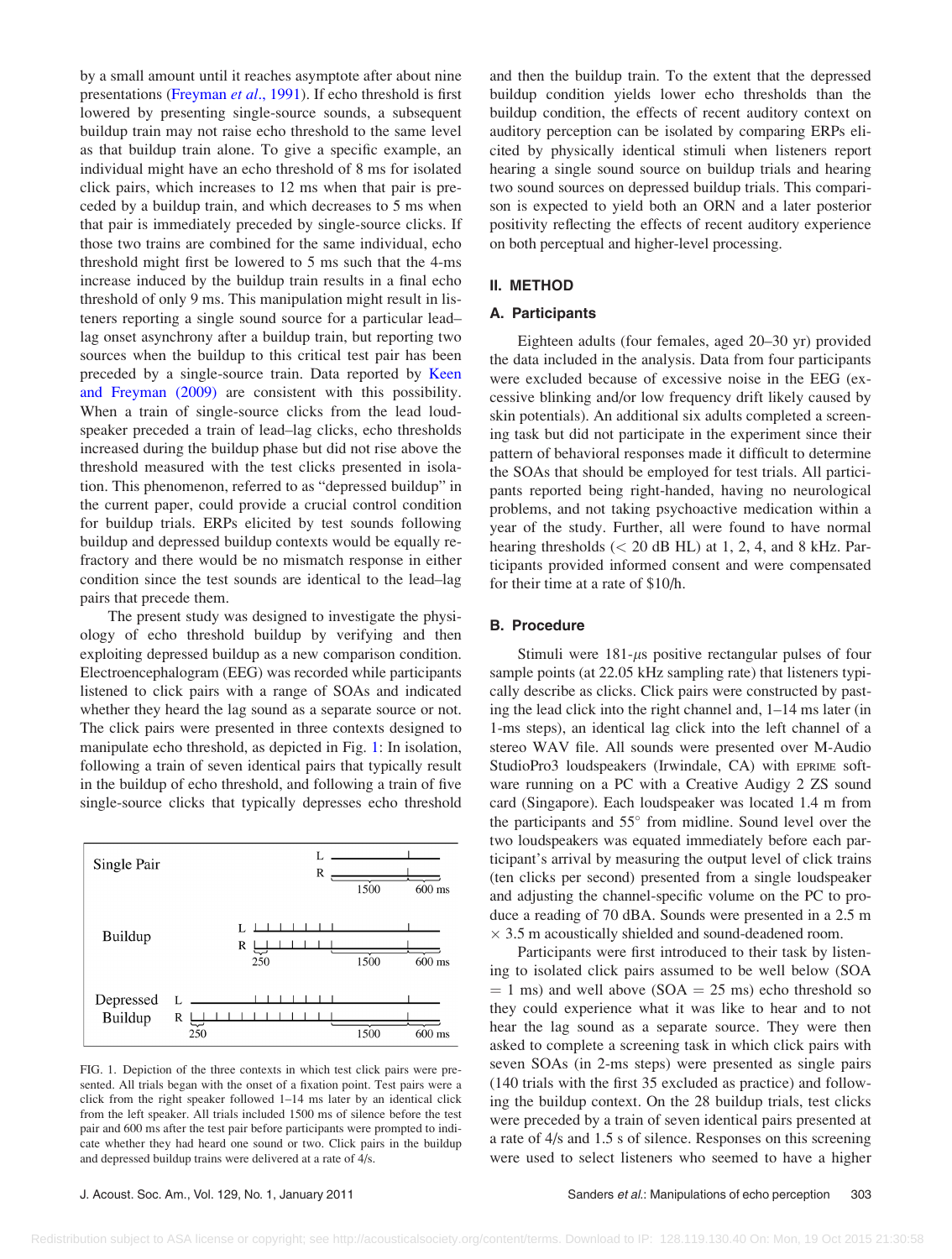echo threshold in the buildup compared to the single pair condition and to determine the six SOAs (in 1-ms steps) for each participant that were most likely to encompass echo thresholds in the three conditions for the test trials. Specifically, test SOAs were selected such that the shortest delay fell 1 ms below the estimated echo threshold for single pairs in the screening task.

On test trials, as with screening trials, participants were told in separate blocks that they would hear either one test click or a series of sounds followed by a pause (1.5 s) and one test click. They were told that their task was to make a judgment for the test click only. Additionally, they were informed that the test click would always include a sound presented from the right loudspeaker. The task on each trial was to report if they also heard a sound from the left side by pressing one of two buttons on a response box. The lead sound was always presented on the right side to reduce the number of trials and length of the data collection sessions while retaining enough power to detect consistent, small amplitude ERP effects. Trials were presented in four single pair blocks of 96 trials each (16 at each of six SOAs in random order), as well as eight buildup blocks and eight depressed buildup blocks of 48 trials each (eight at each of six SOAs in random order). On single pair trials (see Fig. [1](#page-2-0)), a fixation point appeared on the screen indicating participants were to look straight ahead and avoid blinking and other motion. The test click pair with one of six SOAs selected on the basis of the screening task was presented 1.5 s later. The fixation point remained on the screen for another 600 ms and was followed by a prompt to respond. Participants controlled when the next trial in the same block began by pressing a button following another prompt. On buildup trials, the fixation point appeared on the screen at the onset of a series of seven click pairs with the same SOA presented at a rate of 4/s and followed by 1.5 s of silence. The test pair with the same SOA employed in the buildup context was then presented and the fixation point remained on the screen for another 600 ms. On depressed buildup trials, the fixation point appeared at the onset of a series of five single-source clicks from the right loudspeaker only and then the seven click pairs of the same SOA. Again, a test pair was presented after 1.5 s of silence and the fixation point remained on the screen for an additional 600 ms. With this design, all trial types were physically identical from 1.5 s before the test click pair through the participant's response; the buildup and depressed buildup trials were physically identical beginning 3.25 s before the test click pair.

#### C. EEG recording and analysis

EEG was recorded continuously throughout all of the test trials (250 Hz sampling rate, 0.01–100 Hz bandpass) from 128 electrodes (EGI, Eugene, OR). Scalp impedances at all electrode sites were maintained under 50 k $\Omega$ s which has been shown to be sufficient to reduce electrical noise from sources other than the brain with high input-impedance bio-amplifiers (Ferree et al[., 2001\)](#page-8-0). An SOA at which a participant reported hearing the lag sound as a separate source on most single pair and depressed buildup trials, and failing to hear the lag sound as a separate source on most buildup trials, was selected as the between-thresholds SOA for that individual. Segments of EEG beginning 100 ms before and continuing 500 ms after the onset of test click pairs with the between-thresholds SOA were isolated for three conditions: Single pair when the listener reported hearing the lag sound, depressed buildup when the listener reported hearing the lag sound, and buildup when the listener reported not hearing the lag sound. A different SOA for which an individual reported hearing the lag sound as a separate source on about half of depressed buildup trials (40%–60%) was also identified. Trials with artifacts from muscle tension defined by large amplitude deflections near 40 Hz at electrodes near the face and ears, blinks or eye-movements recognized by largeamplitude low-frequency changes in the EEG of opposite polarity around the eyes, or motion marked by large shifts in the EEG at many or all electrodes across the scalp were excluded from analysis. EEG from remaining trials was averaged together by condition. The 100 ms before test pair onset was used as a baseline and ERPs were re-referenced to the averaged mastoid recording.

Peak latency and average amplitude measurements were taken on the waveforms in the following time windows after lead sound onset: 30–80 ms (P1), 80–130 ms (N1), and 170– 220 ms (P2). Additional average amplitude measurements were made at 100–250 ms and 250–500 ms. Measurements were made on data collected at 81 of the 128 electrode sites across the scalp such that electrode position could be included as multiple factors in statistical analyses. Specifically, measurements from nine electrodes were grouped together in a 3 (anterior, central, posterior or ACP)  $\times$  3 (left, medial, right or LMR) grid and electrode position within those groups of nine was ignored. Data from pairs of conditions designed to index perception of the lag sound as a separate source (lag sound not reported for the buildup context and reported for the depressed buildup context), recovery cycle effects (lag sound reported for both the single pair and depressed buildup conditions), and the combination of perception of the lag sound and recovery cycle effects (lag sound not reported for the buildup context and reported for the single pair condition) were entered in 2 (Condition)  $\times$  3 (ACP electrode position)  $\times$  3 (LMR electrode position) repeated-measures analysis of variances (ANOVAs) (Greenhouse–Geisser corrected). All significant ( $p < 0.05$ ) interactions of Condition and electrode position factors were followed by ANOVAs conducted separately for each level of the relevant electrode position factor.

#### III. RESULTS

#### A. Behavioral responses

An SOA was selected for each participant as falling between echo thresholds for the depressed buildup and buildup contexts. At this SOA, listeners reported hearing the lag sound as a separate source on a high percentage of single pair trials [mean  $(M) = 83.5\%$ , standard error  $(SE) = 3.4$ ] and depressed buildup trials ( $M = 75.5\%$ ,  $SE = 3.6$ ) as shown in Fig. [2.](#page-4-0) There was no statistical difference in the percentage of reported echoes for these two conditions. In

Redistribution subject to ASA license or copyright; see http://acousticalsociety.org/content/terms. Download to IP: 128.119.130.40 On: Mon, 19 Oct 2015 21:30:58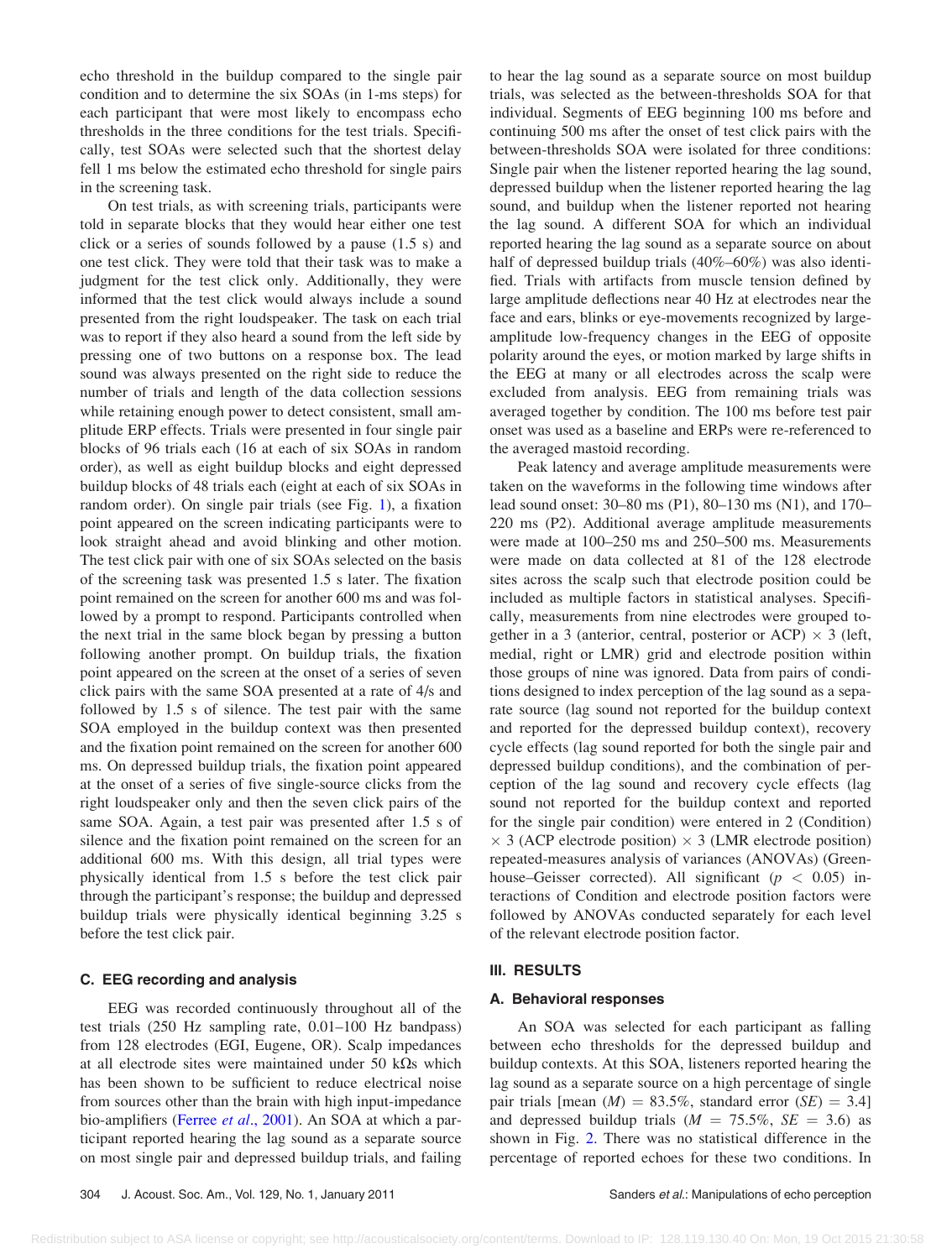<span id="page-4-0"></span>

FIG. 2. Percent of trials (out of 64) on which each participant reported hearing the lag sound as a separate source for test pairs at a single SOA selected for that individual. Participants were more likely to report hearing two auditory objects (reflecting lower echo thresholds) in the single pair and depressed buildup conditions. Group averages and standard error bars are shown in the lower panel.

contrast, listeners reported hearing the lag sound on a much lower percentage of buildup trials ( $M = 18.2\%$ ,  $SE = 2.7$ ). These responses differed from those of both the single pair  $[t(17) = 15.5, p < 0.001]$  and the depressed buildup conditions  $[t(17) = 12.1, p < 0.001]$ . There was a great deal of inter-subject variability in the SOA at which these differences in responses were observed. On average, the SOA that fell most clearly between depressed buildup echo threshold and buildup echo threshold was 8 ms, but this value ranged from 3 to 14 ms across participants.

#### B. ERPs

The comparison of ERPs elicited by a test pair at a single SOA for each participant such that the lag sound was not reported for the buildup context and was reported for the depressed buildup context indexes perception of the lag sound as a separate source for physically identical stimuli. For both conditions, the average latency of the first positive peak (P1) was 63 ms, the first negative peak (N1) was 108 ms, and the second positive peak (P2) was 197 ms. All of these peaks were largest at anterior and central electrodes and, as expected, did not differ in latency across condition ( $p > 0.7$ ).

There were no differences in P1 amplitude (30–80 ms) between the buildup and depressed buildup conditions. In contrast, mean amplitude between 100 and 250 ms did differ at some electrode positions [Condition  $\times$  ACP,  $F(2,34)$ ]  $= 5.83, p < 0.05$  $= 5.83, p < 0.05$  $= 5.83, p < 0.05$ ]. Specifically, as shown in Fig. 3, at anterior and central electrodes test clicks in the depressed buildup condition for which listeners reported hearing the lag sound elicited a larger negativity than identical test clicks in the buildup trials for which listeners reported not hearing the lag sound  $[F(1,17) = 7.13, p < 0.01]$ . There was no evidence of a correlation between the size of the effect of context on behavioral responses (difference in number of trials on which the lag sound was reported following the depressed buildup and buildup contexts) and on ERP amplitude between 100 and 250 ms ( $p > 0.4$ ). Between 250 and 500 ms, trials on which listeners reported hearing the lag sound in the depressed buildup condition resulted in a larger positivity over central and posterior electrodes compared to when they did not hear it in the buildup condition [Condition  $\times$  ACP,  $F(2,34) = 5.81$ ,  $p < 0.05$ ; Condition  $\times$  ACP  $\times$  LMR,  $F(4,68) = 3.80, p < 0.05$ ; main effect of Condition at posterior and medial electrodes,  $F(1,17) = 9.33$ ,  $p < 0.01$ ). Participants who showed a larger effect of context on behavioral responses also tended to show a larger amplitude ERP effect in this time window (Spearman's  $r = 0.48$ ,  $p < 0.05$ ). However, these results must be interpreted with caution since participants who evidenced larger effects of context on behavioral responses necessarily had more trials averaged into each condition for ERP measurements.

Perception of two sound sources compared to one source can also be indexed with ERPs elicited by single pairs of clicks when listeners reported hearing the lag sound and the test pairs with the same SOA in the buildup context when listeners reported not hearing the lag sound. However, in this comparison the effects of perceiving one or two sound sources are confounded with the recovery cycle. The single pairs compared to the same sound following the buildup context elicited a larger negativity 80–130 ms  $[F(1,17)]$  $= 12.73$ ,  $p < 0.01$ ] over anterior and central regions [Condition  $\times$  ACP,  $F(2,34) = 8.17$ ,  $p < 0.01$ ]. The larger negativity for the single pair condition continued into the longer time range of 100–250 ms  $[F(1,17) = 5.37, p < 0.05]$  and was again larger over anterior and central regions [Condition  $\times$  ACP,  $F(2,34) = 10.75$ ,  $p < 0.001$ ]. This negativity was followed by a larger positivity 250–500 ms for the single pair condition  $[F(1,17) = 8.89, p < 0.01]$  over posterior and central regions [Condition  $\times$  ACP  $\times$  LMR,  $F(4,68) = 3.19$ ,  $p < 0.05$ ].

The refractory effects alone were indexed by comparing ERPs elicited in the single pair and depressed buildup conditions when perception of the test pair was identical (listeners reported hearing the lag sound as a separate source), but the sounds preceding the test pair differed (several clicks in depressed buildup condition, silence in the single pair condition). The difference waves for this comparison are shown in Fig. [4.](#page-6-0) This comparison yielded a larger negativity for the single pair condition between 80 and 130 ms  $[F(1,17)]$  $= 11.71, p < 0.01$ , which was larger over anterior and central regions [Condition  $\times$  ACP,  $F(2,34) = 4.96$ ,  $p < 0.05$ ]. Unlike the comparison that includes perception of the lag sound as a separate source and refractory effects, this difference did not continue into the longer 100–250 ms time range.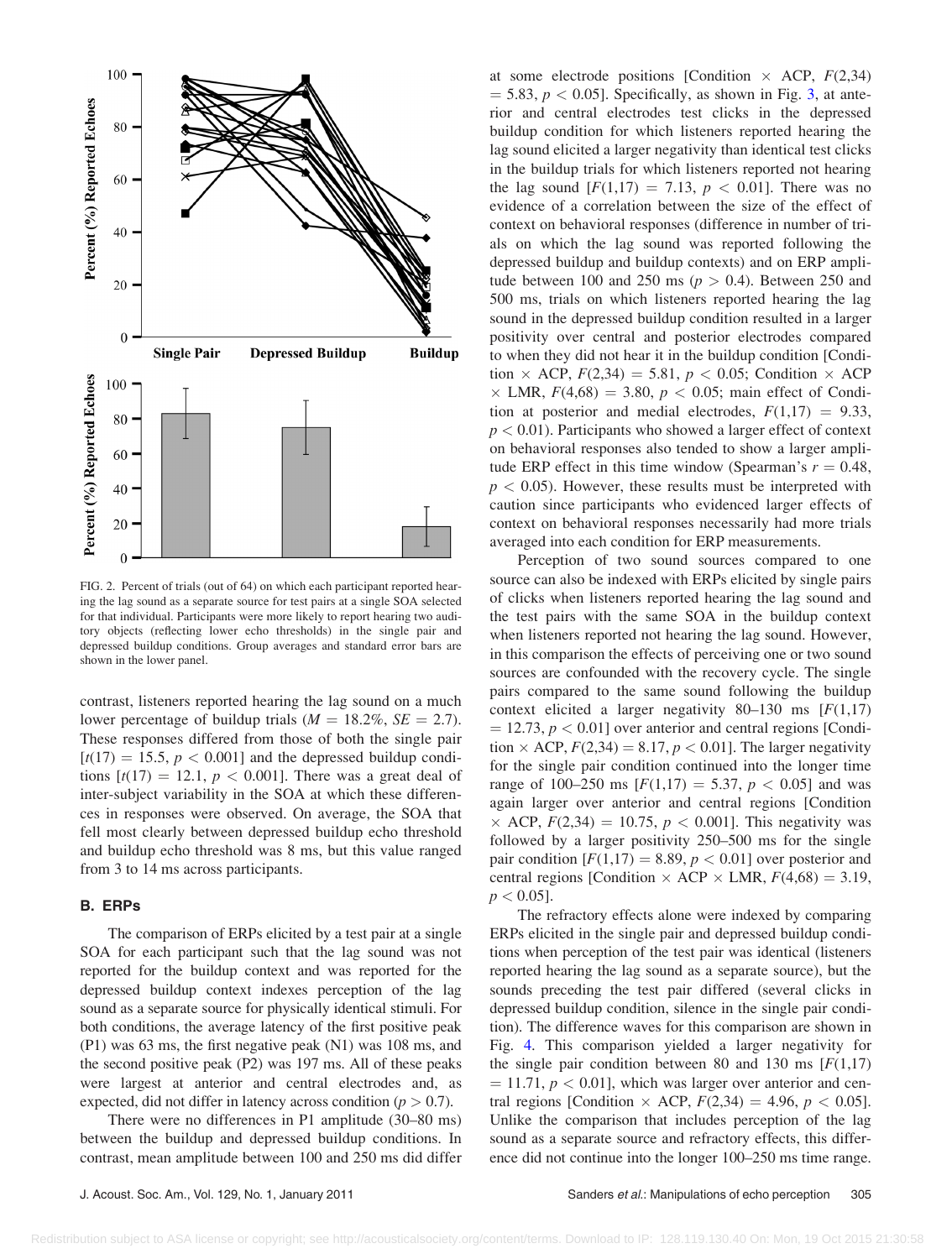<span id="page-5-0"></span>

FIG. 3. Event-related potentials time-locked to the onset of the lead sound for a single stimulus onset asynchrony for each participant when they reported hearing the lag sound on depressed buildup trials (gray) and when they reported not hearing the lag sound on buildup trials (black). Waveforms are shown for the 12 recording sites depicted on the electrode map. Topographic plots show the difference in amplitude (reported lag sound minus did not report lag sound) across all electrodes. The difference in amplitude between 100 and 250 ms over anterior regions is the ORN and between 250 and 500 ms over posterior regions is the late posterior positivity.

The refractory effect comparison also evidenced a larger positivity for the single pair condition between 250 and 500 ms  $[F(1,17) = 7.16, p < 0.05]$ . However, unlike the positivity following the ORN, this positivity was largest at anterior electrodes [Condition  $\times$  ACP,  $F(2,34) = 5.82, p < 0.05$ ].

The above analyses compared electrophysiological responses to sounds presented in different contexts. Previous evidence showed differences in ERPs elicited by isolated click pairs near echo threshold in identical contexts when listeners report hearing and not hearing the lag sound [\(Sanders](#page-8-0) et al[., 2008\)](#page-8-0). In the current study, the context manipulations were effective enough that for the selected SOA, there were very few trials on which listeners reported hearing the lag sound as a separate source following the buildup context or not reporting the lag sound after the depressed buildup context. However, the range of SOAs employed for test trials did include sound pairs near depressed buildup echo threshold for 16 of the 18 participants. That is, it was possible to identify an SOA at which an individual reported hearing the lag sound on about half of the depressed buildup trials (range 40%–60%). As expected, this SOA was consistently shorter than that selected for the comparisons across contexts. Between 100 and 250 ms over anterior and central regions, test clicks in the depressed buildup condition elicited a larger negativity when participants reported hearing the lag sound as a separate source [Condition  $\times$  ACP,  $F(2,30) = 8.03$ ,  $p < 0.01$ ; main effect of Condition at anterior and central electrodes,  $F(1,15) = 4.52$ ,  $p < 0.05$ ]. However, there was no evidence of differences in ERPs between 250 and 500 ms for trials on which listeners did and did not report hearing the lag sound ( $p$ 's  $> 0.60$ ).

#### IV. DISCUSSION

These results provide evidence that both perceptual and later higher-level auditory processing are modulated by recent auditory experience that also influences the subjective perception of the number of sound sources in the precedence effect. As lead–lag pairs of clicks with a fixed onset asynchrony are repeated in a train, the perception of the lag sound fades away and the single remaining source is localized near the lead sound. In other words, the delay at which the lag sound is reported to be a separate source increases, which has been called the buildup of echo threshold [\(Freyman](#page-8-0) et al., 1991; [Blauert and Col, 1992](#page-8-0); [Clifton](#page-8-0) et al., 1994; [Grantham, 1996;](#page-8-0) [Yost and Guzman, 1996](#page-8-0)). To measure the electrophysiological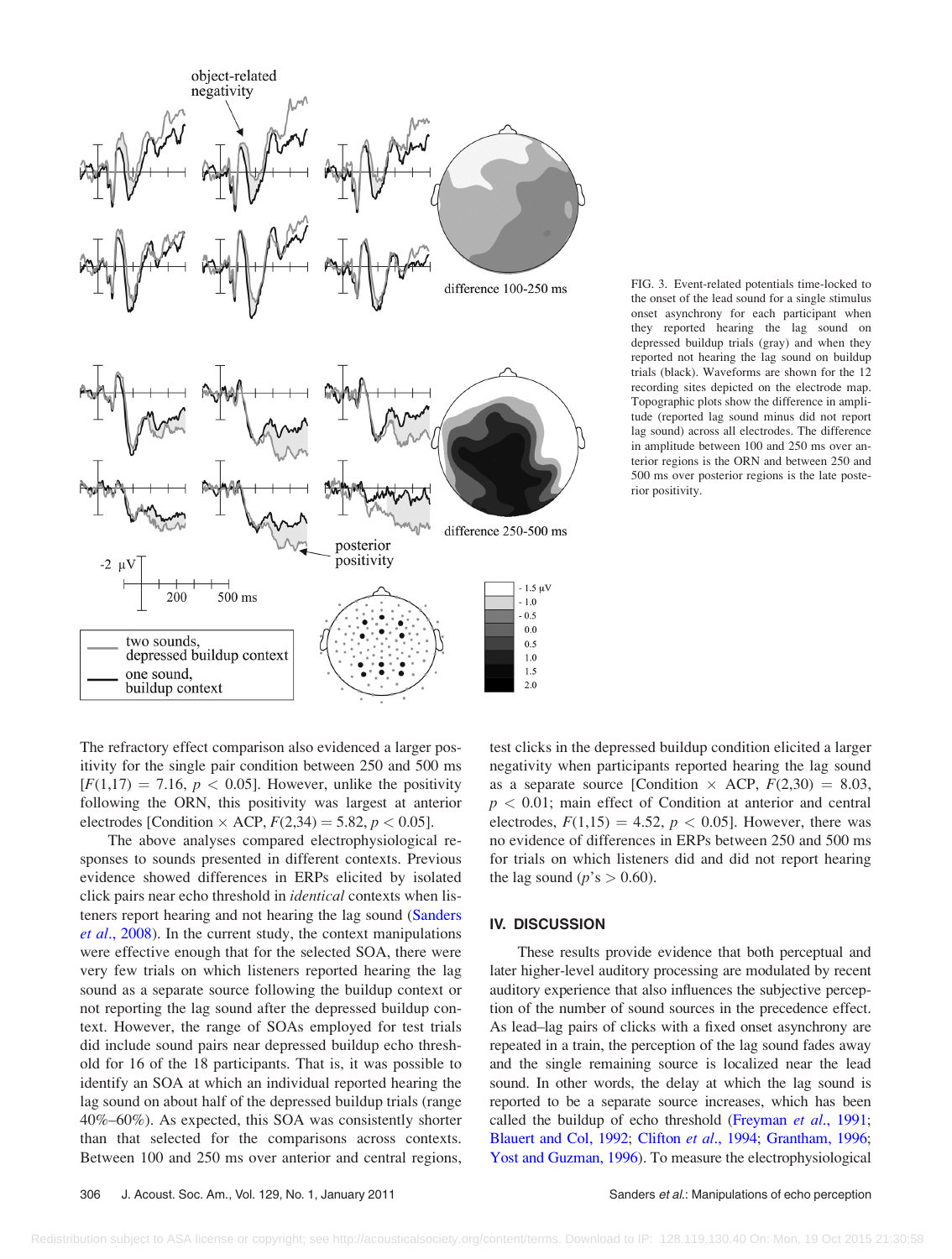# **Difference Waves**

<span id="page-6-0"></span>

FIG. 4. Difference waves for two pairs of conditions. Perception of the lag sound as a separate source is indexed by the difference between trials on which listeners reported hearing the lag sound following the depressed buildup context and not hearing the lag sound following the buildup context (two sound sour $ces - one sound source, black line)$ . Refractory effects are indexed by the difference between trials on which listeners reported hearing two sound sources on the single-pair and depressed buildup trials (single pair minus preceding context, gray line). Waveforms are shown for the 12 recording sites depicted on the electrode map.

responses associated with the buildup of echo threshold, ERPs elicited by physically identical click pairs in conditions referred to as buildup and depressed buildup were compared. Both of these conditions included seven repetitions of the same lead–lag click pair (i.e., the buildup train) followed by an identical test pair. The depressed buildup trials began with an additional train of five single-source clicks presented from the leading loudspeaker only, prior to the buildup train. The initial series of single-source clicks lowered echo threshold ([Freyman and Keen, 2006;](#page-8-0) [Keen and Freyman, 2009](#page-8-0)) and continued to exert an influence over echo thresholds even after the buildup train had been presented. The reduction in echo threshold for the depressed buildup condition relative to the buildup condition provided an opportunity to study the physiology associated with the buildup of echo threshold without

the confound of refractory effects because the stimuli presented in the last several seconds before the test pairs were identical for the buildup and depressed buildup trials. It was possible to identify a single lead–lag delay for each participant that was reported to be one sound source following the buildup context and two sound sources following the depressed buildup context.

Differences in ERPs elicited by physically identical stimuli following the buildup and depressed buildup context were evident in two distinct time ranges. The earliest difference was an anterior and medial negativity 100–250 ms after sound onset when the test pair was presented following the depressed buildup context and listeners reported hearing the lag sound as a separate source compared to following the buildup context when listeners reported not hearing a sound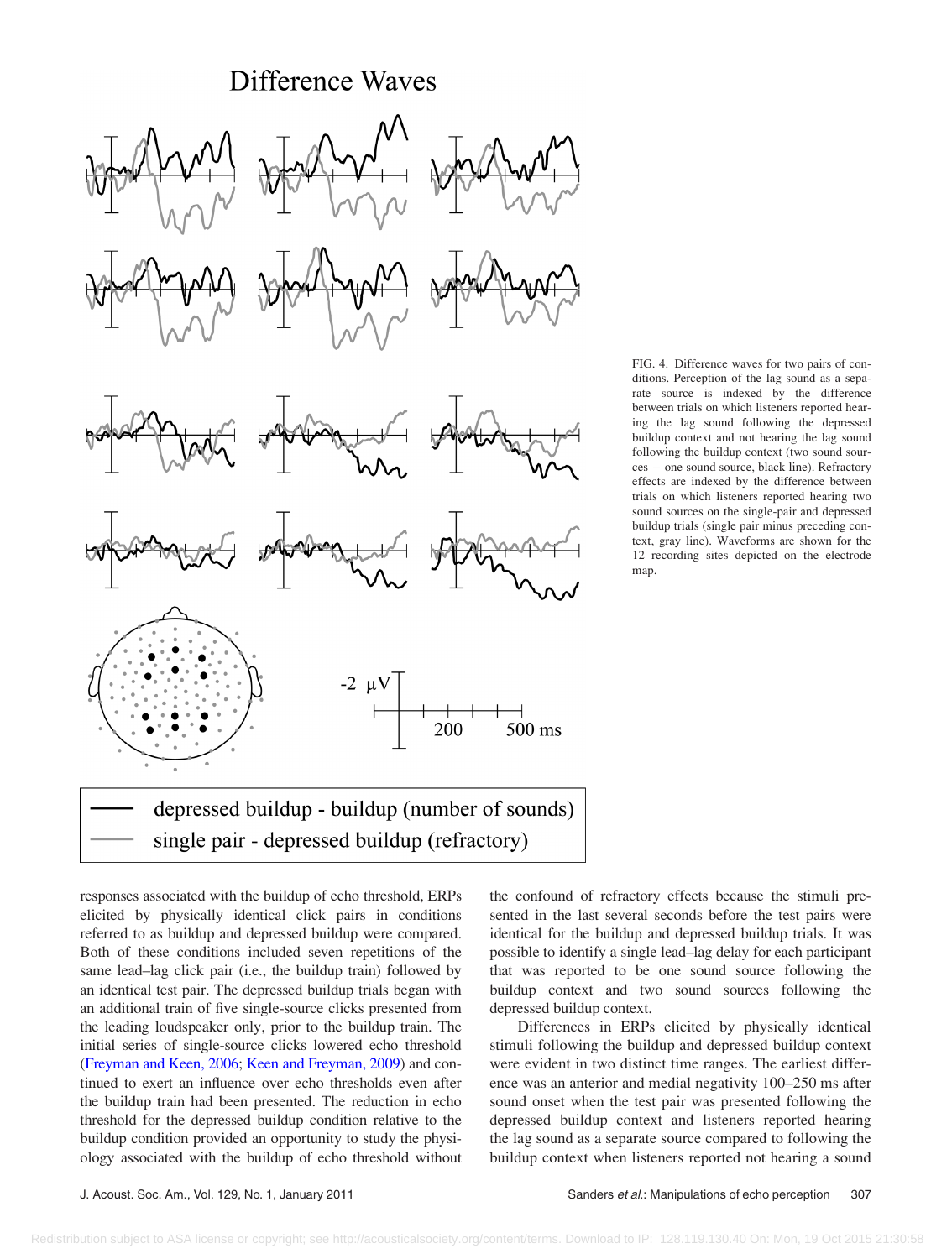from the lag side. The negative difference was also evident in response to test pairs near depressed buildup echo threshold when listeners reported hearing compared to not hearing the lag sound. This ERP effect is similar in timing, distribution, and amplitude to that observed when participants report hearing two sound sources compared to one sound source for clicks near single-pair echo threshold in the precedence effect ([Sanders](#page-8-0) et al., 2008), when a mistuned harmonic which is not sufficient to produce perception of two simultaneous pitches is presented from a distinct location ([McDonald and Alain, 2005](#page-8-0)), and various acoustic manipulations that result in listeners hearing two simultaneous pitches compared to a single pitch (Alain et al[., 2001;](#page-8-0) [Alain](#page-8-0) et al[., 2002;](#page-8-0) [Alain and Izenbert, 2003;](#page-8-0) [Dyson and Alain,](#page-8-0) [2004;](#page-8-0) [Hautus and Johnson, 2005;](#page-8-0) [Hiraumi](#page-8-0) et al., 2005; [Chait](#page-8-0) et al[., 2006\)](#page-8-0). This difference in ERPs observed when listeners perceive two compared to one auditory event, regardless of the feature that separates the two events (location or pitch) and whether perception is driven by physical differences in the stimuli or not, has been termed the ORN.

The disappearance of the ORN in the buildup of echo threshold provides objective electrophysiological data to augment the behavioral finding of raised echo thresholds following trains of repeated clicks. The modulation of echo threshold by previous experience has been interpreted as suggesting that listeners form models of an acoustic space when exposed to sound and make predictions about how direct and reverberant energy should behave in such a space ([Freyman and Keen, 2006;](#page-8-0) [Keen and Freyman, 2009\)](#page-8-0). To the extent that this hypothesis is correct, the electrophysiological data from the current study indicate that those models of acoustic space based on recent auditory experience also modulate perceptual processing as indexed by the ORN.

In addition to the ORN, click pairs presented in contexts that led participants to report hearing two compared to one sound source elicited a later posterior positivity. The same pattern of data was reported in studies that compared ERPs for sounds perceived as two compared to one simultaneously presented pitch (Alain et al[., 2001;](#page-8-0) [Alain and Izenbert, 2003](#page-8-0); Dyson et al[., 2005](#page-8-0)). In these studies, the ORN was observed regardless of the task in which participants were engaged. In contrast, when attentional resources were fully occupied by a difficult visual n-back task, there was no evidence of the later positivity. In the current study, listeners were always asked to attend to the auditory stimuli and to make judgments about what they heard. This approach has the advantage of allowing for ERP analysis based on what individuals report hearing on each trial. However, it also means no direct attention manipulation can be made. The parallels in the current and previous studies predict that the ORN would be present regardless of task, consistent with the idea that it indexes automatic auditory object processing. In contrast, attention may be required in order for the later positivity to be evident, suggesting that this waveform deflection is more closely related to conscious perception of multiple sound sources or awareness of the second source when the task is to report hearing one or two sounds.

The timing and distribution of the posterior positivity further suggest that it may be related to the previously described P3 component ([Squires](#page-8-0) et al., 1975; [Roth](#page-8-0) et al., [1976;](#page-8-0) [Donald and Little, 1981](#page-8-0); Vogel et al[., 1998](#page-8-0)). Specifically, a P3 is typically only observed when participants are highly confident in their behavioral responses as measured by explicit confidence ratings or highly consistent perform-ance ([Squires](#page-8-0) et al., 1975). In studies that manipulated the number of pitches participants reported by mistuning a har-monic (Alain et al[., 2001](#page-8-0); Dyson et al[., 2005](#page-8-0); [McDonald and](#page-8-0) [Alain, 2005\)](#page-8-0), the amount of mistuning was specifically selected based on consistent behavioral responses and the posterior positivity was evident. In the current study, the context manipulation was powerful enough that participants consistently (around 80%) reported hearing the lag sound as a separate source in the single pair and depressed buildup conditions and not hearing the lag sound in the buildup condition, and the posterior positivity was evident. Further, there were individual differences in the size of the context effect on behavioral responses and these differences were correlated with the amplitude of the late posterior effect. The same high level of consistency in behavioral responses was not observed for test clicks following the depressed buildup context at SOAs selected to be near each participant's echo threshold for that condition. When listeners reported hearing two sound sources, click pairs elicited an ORN but no late posterior positivity. This result parallels that reported previ-ously ([Sanders](#page-8-0) et al., 2008); single pairs near echo threshold elicit an ORN, but the amplitude differences between 250 and 500 ms are not statistically significant when listeners report hearing the lag sound on around half of the trials.

Auditory evoked potentials elicited by sounds that have been recently preceded by other similar sounds are smaller than those elicited by sounds presented in isolation [\(Woods](#page-8-0) [and Courchesne, 1986](#page-8-0); Coch et al[., 2005](#page-8-0)). These refractory effects last several seconds and are evident in the depressed buildup condition in which the test pair was preceded by seven repetitions of the same sound compared to the singlepair condition in which the test pair was presented in isolation. In the current study, the earliest refractory effects evident in the comparison of the depressed buildup and single pair conditions (80–130 ms) appear somewhat earlier in the waveform than the effects of perceiving the lag sound as a separate source evident in the comparison of the depressed buildup and buildup conditions (100–250 ms). The different but overlapping timing of these effects may reflect a distinction in the levels of auditory processing modulated by stimulus and top-down factors.

In summary, recent auditory experience that increases echo threshold and induces listeners to subjectively report hearing a single auditory event more frequently, the buildup of the precedence effect, also modulates auditory perception. Parallels with previous research suggest the processing differences indexed by the ORN are similar regardless of whether the perception of two sound sources is defined by location or pitch and whether the differences in perception are driven by subtle manipulations of the stimuli or complex models of room acoustics based on recent experience. Click pairs in contexts that led participants to report hearing two sound sources compared to one also elicited a later posterior positivity, which has been shown to be modulated by